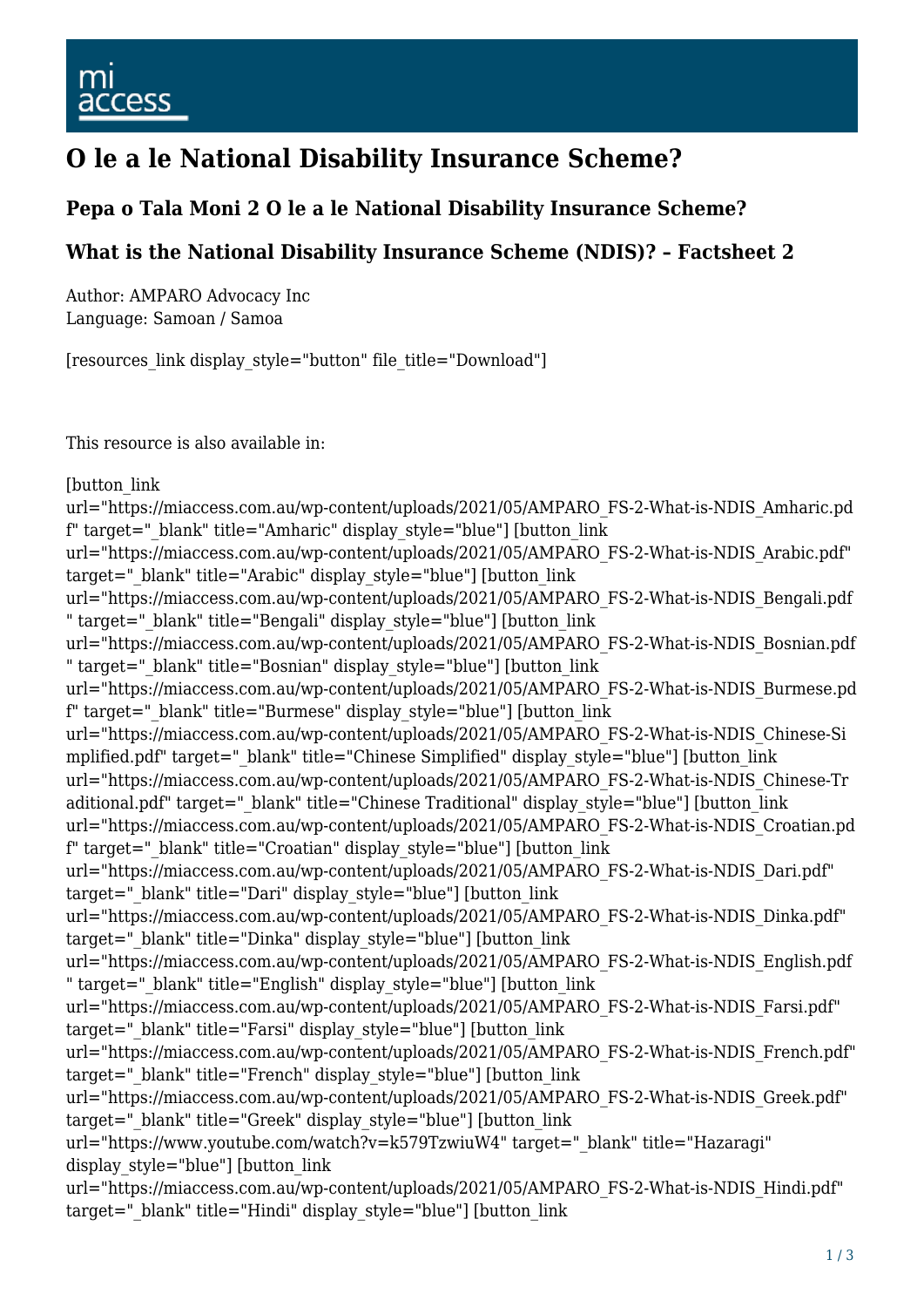# cess

url="https://miaccess.com.au/wp-content/uploads/2021/05/AMPARO\_FS-2-What-is-NDIS\_Hmong.pdf" target=" blank" title="Hmong" display style="blue"] [button link url="https://miaccess.com.au/wp-content/uploads/2021/05/AMPARO\_FS-2-What-is-NDIS\_Indonesian. pdf" target="\_blank" title="Indonesian" display\_style="blue"] [button\_link url="https://miaccess.com.au/wp-content/uploads/2021/05/AMPARO\_FS-2-What-is-NDIS\_Italian.pdf" target=" blank" title="Italian" display style="blue"] [button\_link url="https://miaccess.com.au/wp-content/uploads/2021/05/AMPARO\_FS-2-What-is-NDIS\_Japanese.p df" target="\_blank" title="Japanese" display\_style="blue"] [button\_link url="https://miaccess.com.au/wp-content/uploads/2021/05/AMPARO\_FS-2-What-is-NDIS\_Karen.pdf" target=" blank" title="Karen" display style="blue"] [button link url="https://miaccess.com.au/wp-content/uploads/2021/05/AMPARO\_FS-2-What-is-NDIS\_Kirundi.pdf " target="\_blank" title="Kirundi" display\_style="blue"] [button\_link url="https://miaccess.com.au/wp-content/uploads/2021/05/AMPARO\_FS-2-What-is-NDIS\_Korean.pdf" target=" blank" title="Korean" display style="blue"] [button\_link url="https://miaccess.com.au/wp-content/uploads/2021/05/AMPARO\_FS-2-What-is-NDIS\_Kurdish.pdf " target="\_blank" title="Kurdish" display\_style="blue"] [button\_link url="https://miaccess.com.au/wp-content/uploads/2021/05/AMPARO\_FS-2-What-is-NDIS\_Macedonia n.pdf" target=" blank" title="Macedonian" display style="blue"] [button link url="https://miaccess.com.au/wp-content/uploads/2021/05/AMPARO\_FS-2-What-is-NDIS\_Nepali.pdf" target=" blank" title="Nepali" display style="blue"] [button\_link] url="https://www.youtube.com/watch?v=Dq-IEXBD99I" target="\_blank" title="Rohingya" display style="blue"] [button link url="https://miaccess.com.au/wp-content/uploads/2021/05/AMPARO\_FS-2-What-is-NDIS\_Somali.pdf" target=" blank" title="Somali" display style="blue"] [button\_link] url="https://miaccess.com.au/wp-content/uploads/2021/05/AMPARO\_FS-2-What-is-NDIS\_Spanish.pdf " target="\_blank" title="Spanish" display\_style="blue"] [button\_link url="https://miaccess.com.au/wp-content/uploads/2021/05/AMPARO\_FS-2-What-is-NDIS\_Serbian.pdf " target=" blank" title="Serbian" display style="blue"] [button\_link] url="https://miaccess.com.au/wp-content/uploads/2021/05/AMPARO\_FS-2-What-is-NDIS\_Swahili.pdf " target="\_blank" title="Swahili" display\_style="blue"] [button\_link url="https://miaccess.com.au/wp-content/uploads/2021/05/AMPARO\_FS-2-What-is-NDIS\_Tagalog.pdf " target="\_blank" title="Tagalog" display\_style="blue"] [button\_link url="https://miaccess.com.au/wp-content/uploads/2021/05/AMPARO\_FS-2-What-is-NDIS\_Tamil.pdf" target=" blank" title="Tamil" display style="blue"] [button\_link url="https://miaccess.com.au/wp-content/uploads/2021/05/AMPARO\_FS-2-What-is-NDIS\_Thai.pdf" target=" blank" title="Thai" display style="blue"] [button\_link url="https://miaccess.com.au/wp-content/uploads/2021/05/AMPARO\_FS-2-What-is-NDIS\_Tongan.pdf " target=" blank" title="Tongan" display style="blue"] [button link url="https://miaccess.com.au/wp-content/uploads/2021/05/AMPARO\_FS-2-What-is-NDIS\_Turkish.pdf " target="\_blank" title="Turkish" display\_style="blue"] [button\_link url="https://miaccess.com.au/wp-content/uploads/2021/05/AMPARO\_FS-2-What-is-NDIS\_Vietnamese .pdf" target=" blank" title="Vietnamese" display style="blue"]

This resource is also available as video and audio in

[button\_link url="https://www.youtube.com/watch?v=i9\_r5wRn9So" target="\_blank" title="Amharic" display\_style="blue"] [button\_link url="https://www.youtube.com/watch?v=5ZVGd1VT2Zg" target="\_blank" title="Auslan"